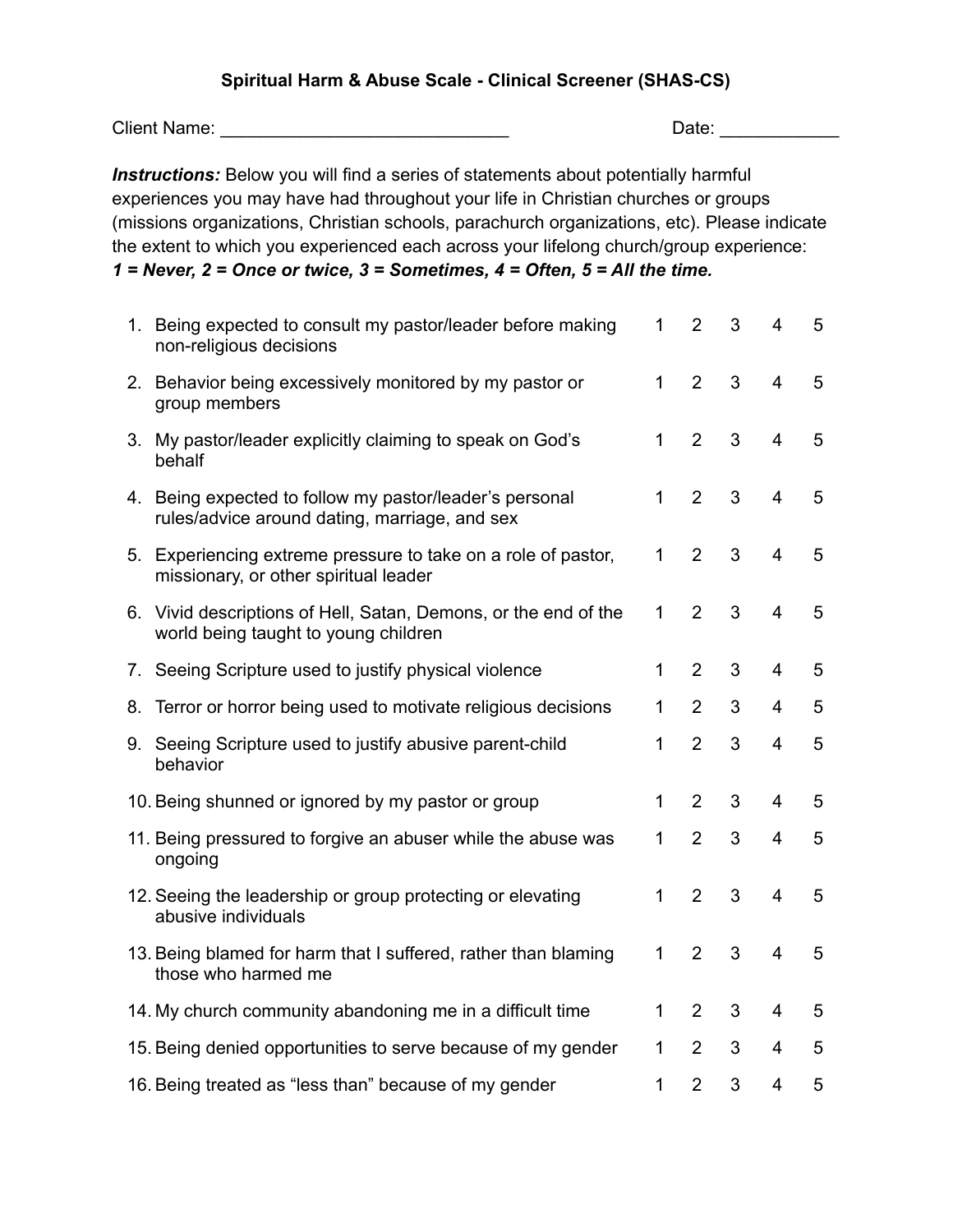The following are internal states that you may have experienced as a result of negative religious experiences. Please indicate the extent to which you experienced each *as a result of negative religious experiences* throughout your life:

### *1 = Never, 2 = Once or twice, 3 = Sometimes, 4 = Often, 5 = All the time.*

| 17. Feeling isolated                                                                       | 1 | $\mathcal{P}$         | $\mathbf{3}$ | 4 | 5 |
|--------------------------------------------------------------------------------------------|---|-----------------------|--------------|---|---|
| 18. A lack of self-worth                                                                   | 1 | $2^{\circ}$           | 3            | 4 | 5 |
| 19. Sadness over the loss of my faith/religious community                                  | 1 | $\overline{2}$        | 3            | 4 | 5 |
| 20. Self-hatred or self-loathing                                                           | 1 | $\mathcal{P}$         | 3            | 4 | 5 |
| 21. Having trouble navigating life outside my religious community                          | 1 | $\overline{2}$        | 3            | 4 | 5 |
| 22. A lack of spiritual direction or purpose                                               | 1 | $\overline{2}$        | 3            | 4 | 5 |
| 23. Anger upon reflecting on negative religious experiences                                | 1 | $\mathcal{P}$         | 3            | 4 | 5 |
| 24. Personally avoiding religious activities or settings to reduce<br>distressing feelings | 1 | $\mathbf{2}^{\prime}$ | 3            | 4 | 5 |
| 25. Feeling betrayed by God                                                                | 1 | $2^{\circ}$           | 3            | 4 | 5 |
| 26. Feeling as if God harmed me directly                                                   | 1 | $\overline{2}$        | 3            | 4 | 5 |
| 27. Distrust of God                                                                        |   | 2                     | 3            | 4 | 5 |

# **Finally, please check all of the following that has ever applied to your experience in Christian churches or groups:**

- $\Box$  I was treated as "less than" because of my race or sexual orientation
- $\Box$  I was pressured to stay in an abusive marriage by religious leaders
- $\Box$  I was deterred from seeking mental health care
- $\Box$  I had unwanted sexual experiences in a religious context
- $\Box$  I was taught that I would be risking Hell if I left my particular church
- $\Box$  I was taught to distrust my emotions or intuitions
- $\Box$  Mental or physical problems were interpreted as spiritual or moral weakness
- $\Box$  Love or acceptance was only offered if I performed well enough spiritually/morally
- $\Box$  I was made to feel like I was the crazy one for having doubts or questions
- $\Box$  I developed physical ailments from the stress of conforming to the leader or group's expectations
- $\Box$  I was "cut off" by more religious family members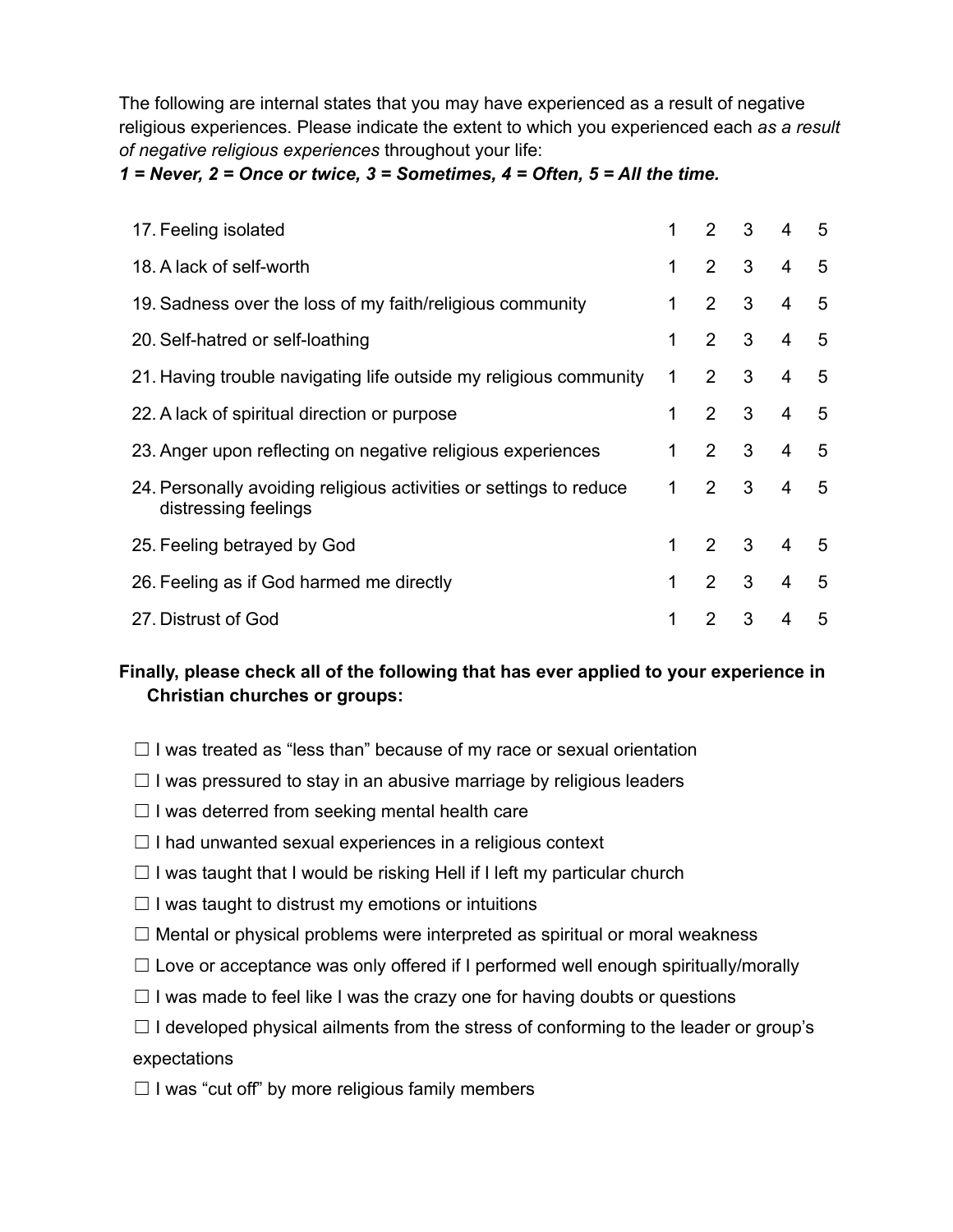#### **Interpretation and Scoring Instructions**

The **most straightforward use** of this clinical screener is to look for items that your client endorses that are of therapeutic interest. Some items may be of interest based on other details you know about your client's experiences. Anything endorsed as "often" or "all the time" could also indicate significance. The "critical items" are included because any of these may be of clinical interest, regardless of how commonly they have been experienced.

A second **interpretive option** is to score the full scale and each of the subscales and compare them with the sample norms below (*N* = 3,222). *This sample is not representative* -- it is largely white and Protestant, and more theologically "liberal" than US averages -- but it can nonetheless provide some context for your client's scores. Score ranges are based on means and standard deviations. Below are descriptions of each of these subscales.

**Controlling Leadership:** Pastors/leaders may be significantly exalted above parishioners and considered to have a "direct line" to God. They may have increased access and control over the daily lives and minutiae of group members.

**Embracing Violence:** These communities may see violence in many forms as a necessary part of God's plan for the world. They may lack concern about what is appropriate for children in terms of fear, and they may often employ terror and horror to motivate religious commitment or moral behavior.

**Maintaining the System:** Both leadership and group members tend to act in ways that maintain the status quo. This can take many forms: victim-blaming, shunning, protecting leaders from consequences, social isolation, and more.

**Gender Discrimination:** Women (usually) can be denied service or involvement opportunities or be discriminated against more broadly. Other types of discrimination were not common enough in this sample for statistical inclusion, but are listed in the "critical items."

**Internal Distress:** The most common responses to spiritually abusive experiences show up on this scale: depression, anxiety, self-image issues, social isolation, anger, lack of meaning, and more.

**Harmful God-image:** In essentially all Christian understandings, God is seen as benevolent and loving (at least in theory). For clients scoring high on this scale, God has become the villain of their story in some meaningful way.